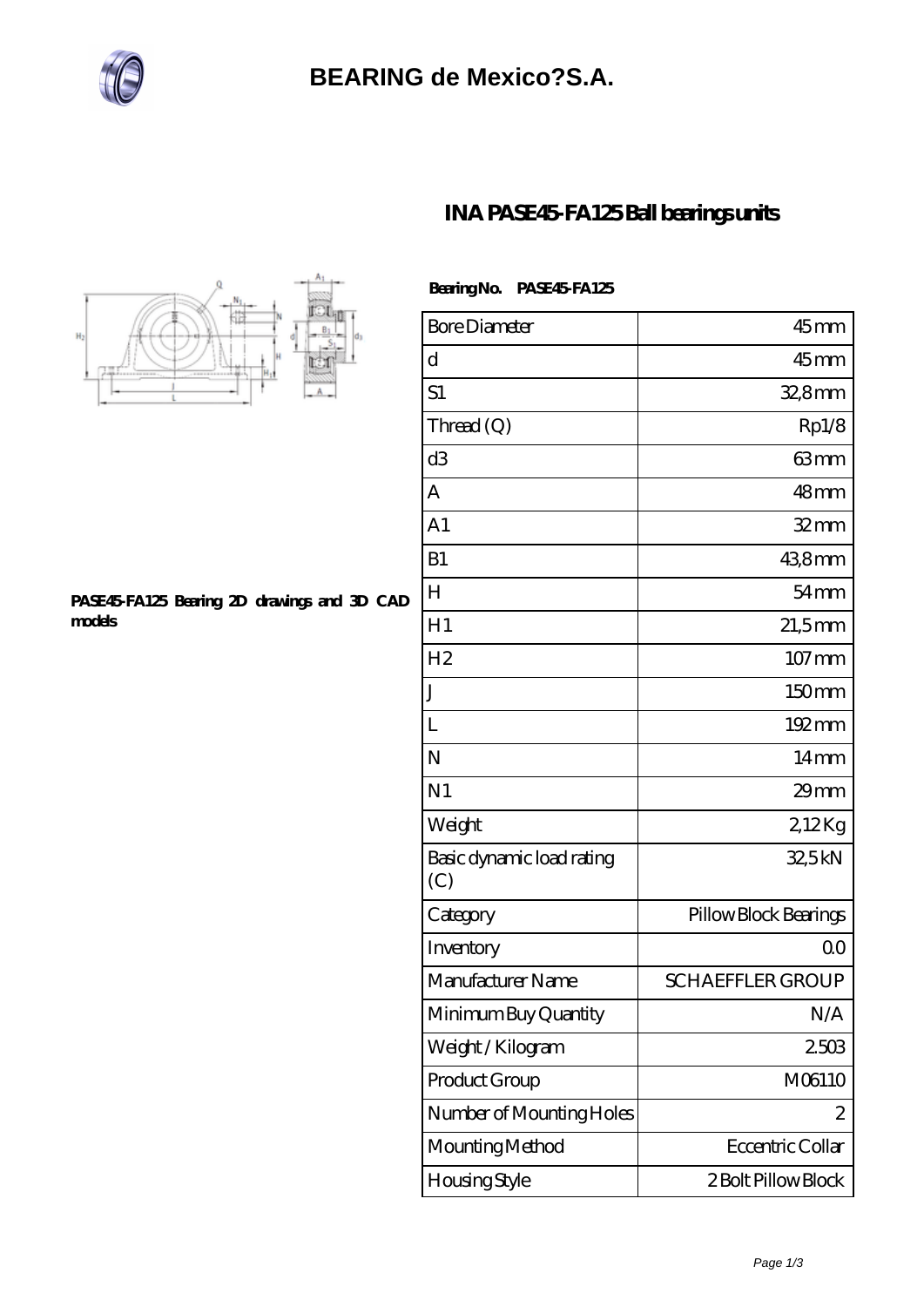

| Rolling Element                  | <b>Ball Bearing</b>                                                                                                                                                                                                             |
|----------------------------------|---------------------------------------------------------------------------------------------------------------------------------------------------------------------------------------------------------------------------------|
| Housing Material                 | Cast Iron                                                                                                                                                                                                                       |
| Expansion / Non-expansion        | Non-expansion                                                                                                                                                                                                                   |
| Relubricatable                   | Yes                                                                                                                                                                                                                             |
| Insert Part Number               | GRAE45NPPB                                                                                                                                                                                                                      |
| Seals                            | Double Lip Contact                                                                                                                                                                                                              |
| Housing Configuration            | 1 Piece Solid                                                                                                                                                                                                                   |
| Inch - Metric                    | Metric                                                                                                                                                                                                                          |
| <b>Other Features</b>            | Single Row   Spherical  <br>Corrosion Resistant  <br>Standard Shaft Height  <br>With Set Screw                                                                                                                                  |
| Long Description                 | 2 Bolt Pillow Block; 45MM<br>Bore; 54MM Base to Center<br>Height; Eccentric Collar<br>Mount; Ball Bearing;<br>1365MM Minimum Bolt<br>Spacing, 160.5MM Bolt<br>Spacing Maximum;<br>Relubricatable; Cast Iron;<br>Double Lip Cont |
| Category                         | Pillow Block                                                                                                                                                                                                                    |
| <b>UNSPSC</b>                    | 31171511                                                                                                                                                                                                                        |
| Harmonized Tariff Code           | 8483204040                                                                                                                                                                                                                      |
| Noun                             | Bearing                                                                                                                                                                                                                         |
| Keyword String                   | Pillow Block                                                                                                                                                                                                                    |
| Manufacturer URL                 | http://www.ina.com                                                                                                                                                                                                              |
| Manufacturer Item Number         | PASE45FA125                                                                                                                                                                                                                     |
| Weight/LBS                       | 5292                                                                                                                                                                                                                            |
| <b>Bore</b>                      | 1.772Inch   45 Millimeter                                                                                                                                                                                                       |
| Actual Bolt Center to<br>Center  | OInch   CMillimeter                                                                                                                                                                                                             |
| <b>Bolt Spacing Maximum</b>      | 6319Inch   160.5Millimeter                                                                                                                                                                                                      |
| Base to Center Height            | 2126Inch   54 Millimeter                                                                                                                                                                                                        |
| Nominal Bolt Center to<br>Center | 58Inch   1465Millimeter                                                                                                                                                                                                         |
|                                  |                                                                                                                                                                                                                                 |